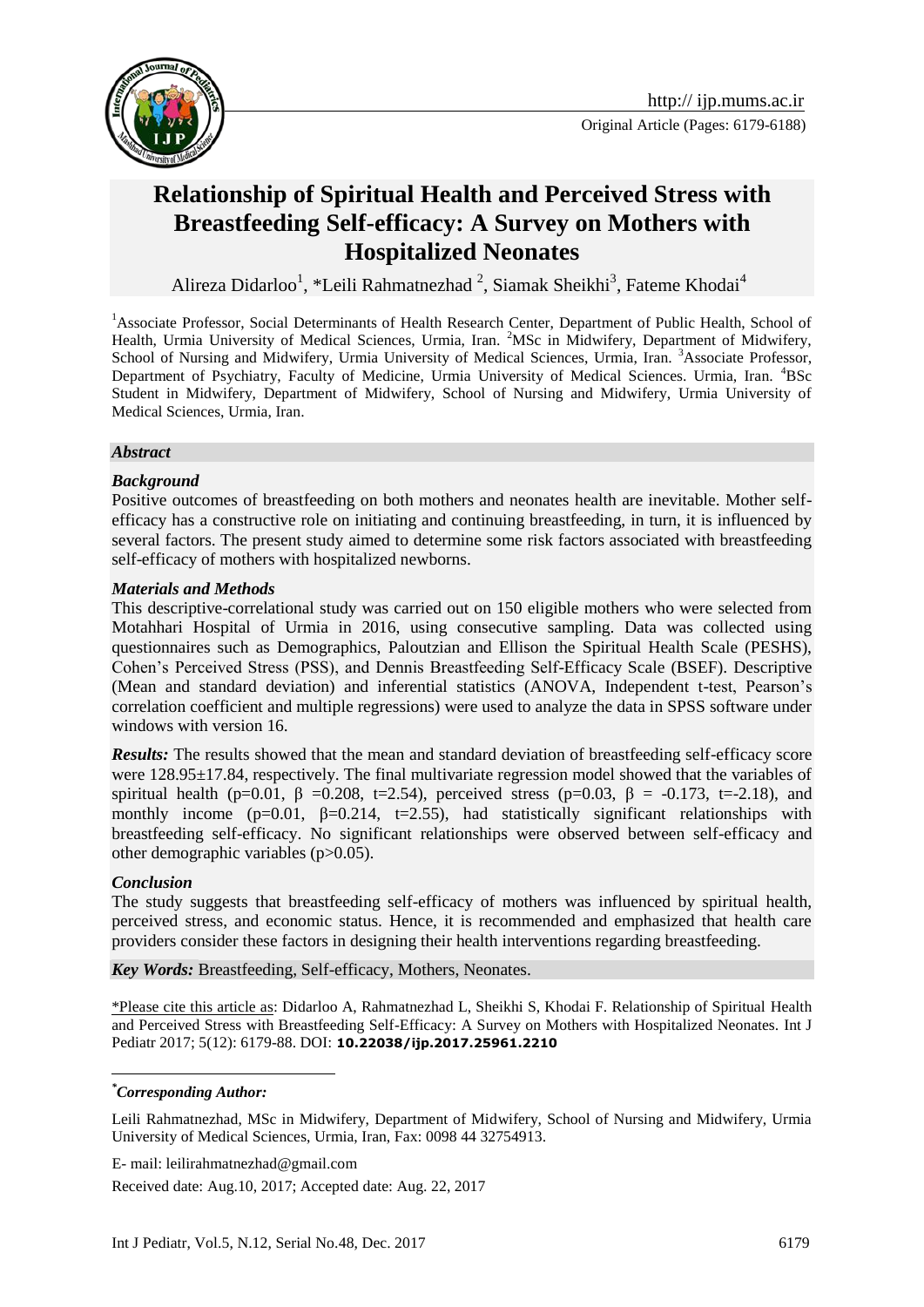## **1- INTRODUCTION**

 Children are considered as valuable assets of each country. If children are properly trained, educated and managed, they can play the major role in the development of countries. Protecting children against a variety of diseases and health problems must be a national priority. Therefore the health of children must be guaranteed in all stages of life, especially in the first two years of life (1). Feeding children, especially in the first two years of life, is one component that affects their physical, mental and social health. Breastfeeding is one of the highest impact interventions providing benefits for children, women and society (2-4).

On the other words**,** breastfeeding plays an important role in maintaining the life of infants, and is considered as one of the effective strategies for reducing infant mortality and morbidity (5, 6). The World Health Organization (WHO) recommends women around the world to exclusively breastfeeding of infants up to the first six months of a child and to continue for up to one year to achieve infants' optimal growth, development, and well-being (7, 8). Exclusive breastfeeding not only improves the health of the baby, but also reduces diabetes and ovarian cancer in mothers  $(9)$ .

It has been found that successful breastfeeding and its continuation to be associated with breastfeeding self-efficacy which is modifiable by healthcare providers (10, 11). Self-efficacy, as a construct of the social cognitive theory of Bandura, is the individual's belief and confidence in his or her ability to complete tasks and reach goals. This concept can affect one's extent of effort and level of performance (12). Dennis (1999) has proposed the concept of breastfeeding selfefficacy. It refers to mothers' perceived ability or confidence to breastfeed their new infant (13). Evidence has demonstrated that mothers with higher level of breastfeeding self-efficacy were generally more successful in initiating and continuing breastfeeding (14, 15). Mother's breastfeeding self-efficacy depends on physiological, psychological, and social factors. Mother's perceived stress may have a main role on breastfeeding self-efficacy and exclusive breastfeeding (16). Stress is defined by the American Psychological Association as a state of physiological or psychological response to internal or external stressors. Several studies have shown a relationship between psychological factors including mothers' perceived stress and their breastfeeding self-efficacy (5, 6). Perceived stress, a prevalent affective or emotional state, is more common in women than men and generally is more common in younger women (17).

Mothers with newborn babies hospitalized in neonatal intensive care unit (NICU) show a high level of unpleasant emotional state such as clinical signs of depression and anxiety (5,18). These symptoms can affect self-efficacy and the quality of life of mothers as well as the development of the child (6, 7). Studies have shown that infant appearance, neonatal behaviors, change in parental role, and long-term care in NICU are the sources of stress for parents (9). The care of the neonatal intensive care unit implies more on infant's needs, and if the mother is not considered as part of the care, the feeling of deprivation of the mother's duty arises (19). In hospitalized period, maternalinfant separation, even for a short time, may decline the neonate's ability to start breastfeeding and lead to a reduction in maternal self-efficacy (20, 21). Studies conducted by Dennis in 2003 and 2006, have documented significant negative correlations between perceived stress and breastfeeding self-efficacy at one week postpartum (22, 23). In addition, other important factor may be effective on women's breastfeeding self-efficacy is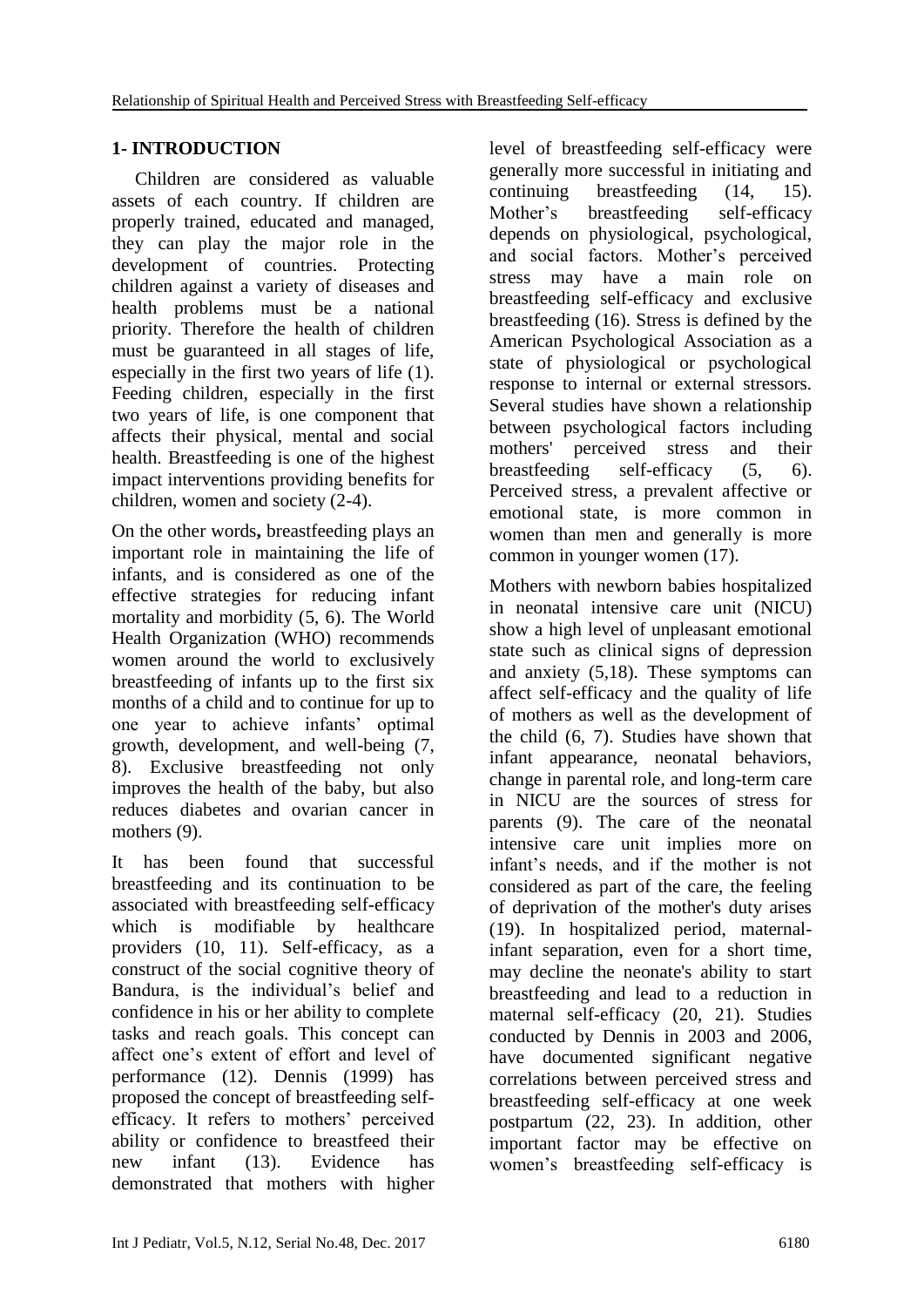their spiritual health. Spiritual health as one of the aspects of health is presented in definition of health based on The World Health Organization (WHO). The WHO implies the health's physical, psychological, social dimensions in defining aspects of human existence. It also considers spirituality as the fourth dimension for health, and this dimension is effective in human growth and development. The spiritual dimension plays a great role in motivating people's achievement in all aspects of life (24).

Spiritual health involves self-realized perceptions and a combination of personality factors and fundamental beliefs about being and having meaning in life that these beliefs are related to social, physical and psychological aspects of life (7). Spiritual health includes two existential and religious dimensions. Religious health refers to the satisfaction of communication with a superior power and existential health to attempt to understand meaning and purpose in life (25). It is believed that improved spiritual health may influence both mothers' perceived stress and their breastfeeding self-efficacy. In addition to psychological elements, demographic and maternal factors such as maternal race/ethnicity, education level, job, delivery mode, age of pregnancy, and family income may influence breastfeeding self-efficacy. For instance, in study of Hasanpoor et al., maternal age at pregnancy and educational level had a significant association with breastfeeding self-efficacy (26).

We think that the present study is the first research in Iran to investigate the relationship between spiritual well-being and perceived stress with self-efficacy of breastfeeding in a sample of mothers with hospitalized neonates. The study findings will add new information to the existing knowledge regarding predictors of breastfeeding self-efficacy.

## **2- MATERIALS AND METHODS**

 This cross-sectional study was conducted to investigate the relationship between spiritual well-being and perceived stress with self-efficacy of breastfeeding in mothers with hospitalized infants in NICU of Shahid Motahhari Hospital of Urmia, West Azerbaijan Province, Northwest of Iran, between April and September 2016. The research population included all mothers with hospitalized neonates who had inclusion criteria.

Inclusion criteria in the study were: 1) Mothers with a live and non-abnormal child. 2) Mothers who breastfeed their baby. 3) Mothers who were literate to read and write. 4) Mothers who had no history of any physical, psychological diseases and addiction to cigarettes, alcohol and drugs. 5) Mothers with neonates have been hospitalized for more than 3 days and less than one week. 6) Mothers who were willing to participate in the research.

In this study, the samples were selected using available sampling method. After explaining the study goals to samples and obtaining their written consent, every day researcher referred to NICU of Urmia Motahhari educational Hospital and selected the sample size. According to the results of the previous study (27), with a confidence level of 95%, the test power of 80% and the correlation coefficient of 0.24, the sample size was estimated 150 subjects. A total of 150 eligible mothers with hospitalized neonates in NICU using convenient sampling selected and recruited to the study. Then the researcher completed the study questionnaires through interviewing with the mothers. In this research, the following questionnaires were used to collect data:

1. Social-demographic information questionnaire included closed questions and short answers regarding age, education, mothers' occupation, family income, delivery mode, and gestation age.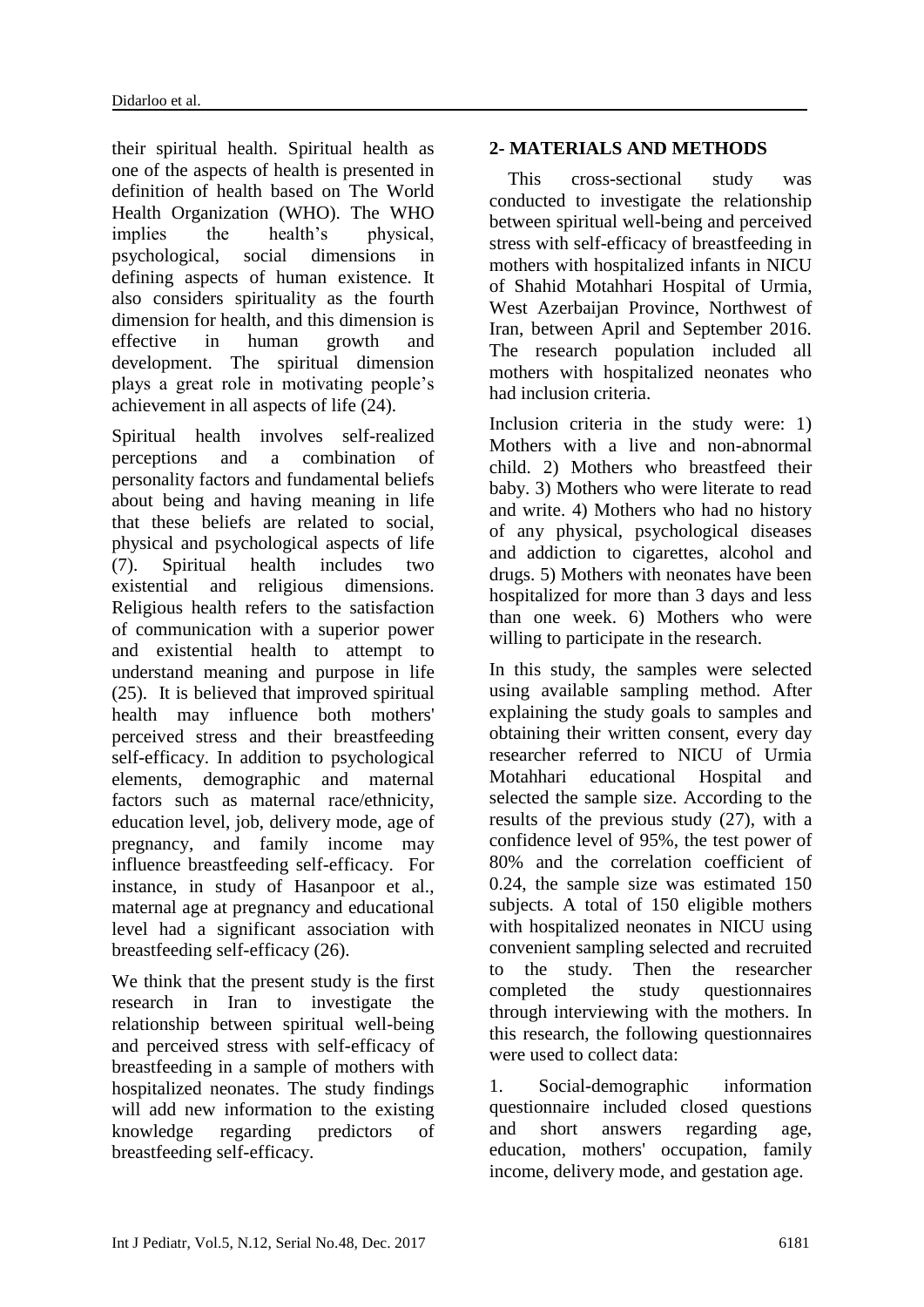2. Paloutzian and Ellison the Spiritual Health Questionnaire that its psychometric properties have been studied and confirmed by Soleimani et al. (2016) in Iran (28). Cronbach's alpha value for religious health, existential health, and the total spiritual health were 0.91, 0.84, and 0.88, respectively. This instrument was a 20-item questionnaire, which measured mothers' religious health with 10 questions and their existential health by 10 other questions. The score of religious health and existential health ranges from 10 to 60. The higher the score is, the higher the religious and existential health. The spiritual health score is the sum of these two subgroups, and its range is 20-120. Items were rated on a 6-point Likert scale ranging from 1 "strongly disagree" to 6 "strongly agree". In negative questions, the score has been reversed. The score of 1 (strongly disagree) for items of 3, 4, 7, 8, 10, 11, 14, 15, 17, 19, and 20, and the score of 6(strongly disagree) for items of 1, 2, 5, 6, 9, 12, 13, 16, and 18 were considered.

3. Cohen's Perceived Stress Questionnaire (PSS) that its validity and reliability were confirmed by Maroufizadeh et al. (2014) in Iran (29), and its Cronbach's alpha value was 0.90. It included 14 questions, with this questionnaire; one can determine the individual's assessment of stressful situations of life. On this scale, people's answers are categorized from 0 (never) to 4 (most often) and its total score ranges from 0 to 56.

4. The breastfeeding self-efficacy scale (BSES) is a standard questionnaire, designed by Bandura in 1997 and used by Fax and Dennis (2003) for the first time. In addition, reliability and validity of this scale has been assessed for Iranian population (2010) (30), and its Cronbach's alpha value was 0.82. This questionnaire included 33 items; all questions were presented positively and started with the phrase "I can always". Items were rated on a 5-point Likert scale and their score range from 1 "never or at all unsafe" to 5 "always or absolutely certain", and the range of lactation self-efficacy score was from 33 to 165. The highest score represents the highest self-efficacy to engage in breastfeeding and vice versa.

In this research, descriptive statistics techniques including means, and standard deviations were used to analyze the maternal and demographic data. Student's t-test, ANOVA and Pearson correlation coefficient, and regression model were used to study the research hypotheses. In regression analysis, two models were utilized to determine independent variables related to dependent variable. In first model, only maternal and demographic factors were entered into the model equation and their effect was evaluated on the dependent variable. But in the second model, in addition to demographic and maternal variables, the independent main variables of the study were also entered into the model equation and their combined effect was examined on the dependent variable. In this study,  $p<0.05$ was considered significant in all statistical analyses.

## **3- RESULTS**

## **3-1. Characteristics of sample**

 A total of 159 eligible women with hospitalized neonate in the Hospital were investigated during the recruitment period. Six mothers (3.8%) refused to participate, and three participants (1.9%) excluded from the study due to defect response to the instrument items. Finally a total of 150 mothers completed this study with the response rate of 94.3%. **Table.1** presents the study original variables and the sociodemographic characteristics of the participants. The mean scores of mothers' spiritual health, perceived stress and breastfeeding self-efficacy were 102.91±10.38; 37.06±5.69; 128.95±17.84; respectively. The mean score of subjects'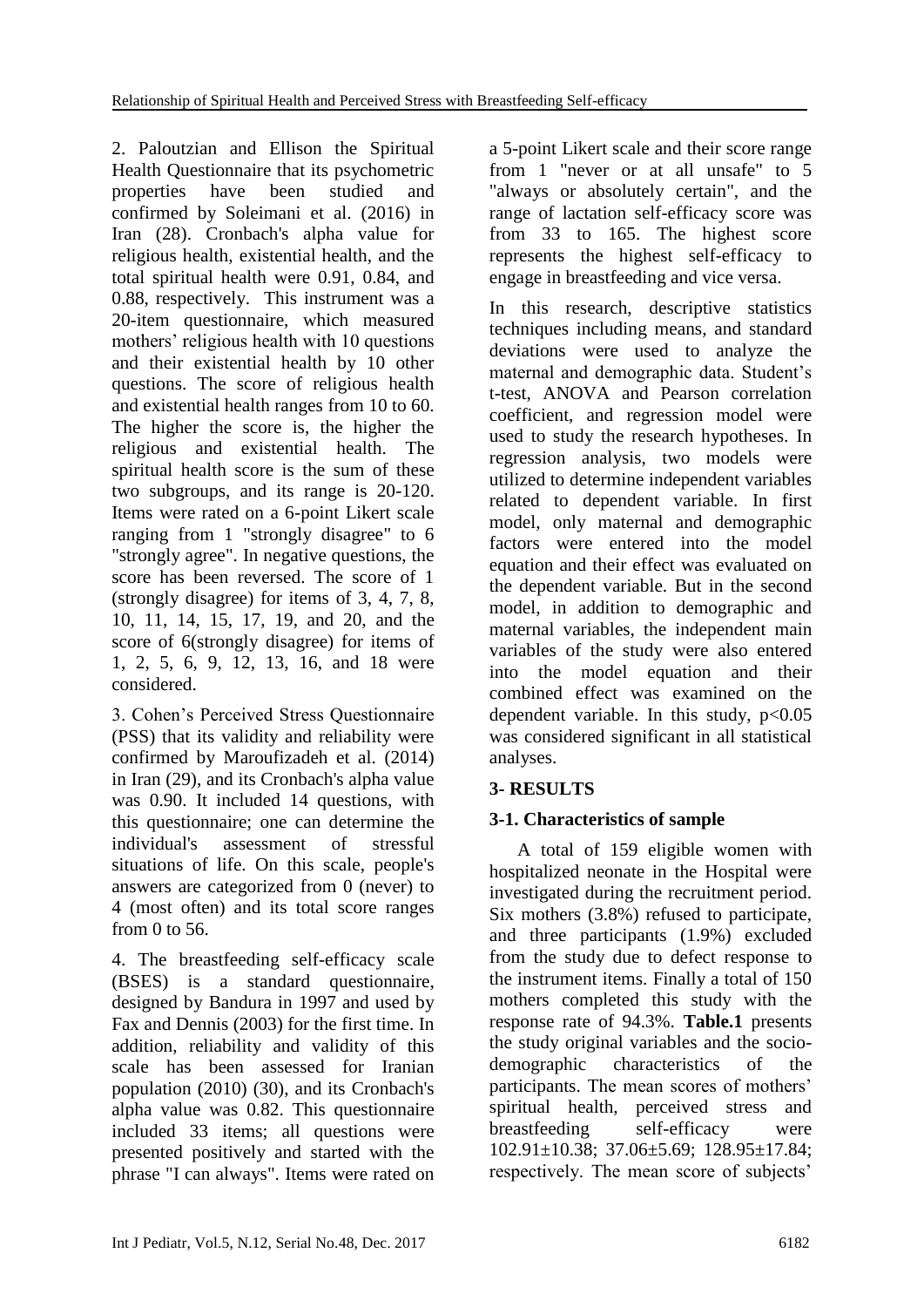age was 25.23±4.80 years old. Onehundred and eleven (n=111, 74%) mothers had education level of under diploma. Majority of mothers  $(n= 140, 93.3%)$  were housewives, and more than half of the mothers (n= 91, 60.7%) had gestational age more than 37 weeks. More than half of mothers (n=79, 52.7%) had moderate income. Among participants, 87 mothers (58%) had given birth by vaginal/forceps/vacuum whereas 63 mothers (42%) gave birth through cesarean section.

#### **3-2. Bivariate and multivariate analysis**

The most important point in this study is that a factor is considered as an effective variable when it is significant both in bivariate analyses and in the final model of regression analysis. The ANOVA, and Pearson correlation coefficient revealed that women's spiritual health, perceived stress, and family income are correlated with their breastfeeding self-efficacy and these relationships statistically were significant (p<0.05) (**Table.2**).

In order to confirm the significance of the results of the bivariate analyses and explore real predictors, two models of regression analysis also were carried out on women's breastfeeding self-efficacy. In the first model, demographic variables studied in the bivariate analyses were entered into a multiple linear regression equation and their effect, as independent variables, on breastfeeding self-efficacy was evaluated.

In the second model, spiritual health, perceived stress along with demographic variables was entered into the regression model and their effect was examined on the dependent variable. In the final model, spiritual health  $(P=0.01, r = 0.208)$ , perceived stress  $(P=0.03, r = -0.173)$  and family income  $(P=0.01, r=0.214)$  remained in the regression equation and their impact was confirmed and maintained for breastfeeding self-efficacy (**Table.3**).

|                        | Breastfeeding self-efficacy |       |                         |          |  |
|------------------------|-----------------------------|-------|-------------------------|----------|--|
| Variables              | Mean<br>$\pm SD$            |       | Student's t-test/F-test | P-value  |  |
| <b>Education</b> level |                             |       | $F-test = 0.29$         | 0.74     |  |
| Under diploma          | 128.28                      | 17.64 |                         |          |  |
| Diploma                | 130.93                      | 20.74 |                         |          |  |
| Over diploma           | 130.79                      | 17.45 |                         |          |  |
| Occupation             |                             |       | $t-test = -0.47$        | 0.64     |  |
| Housewife              | 128.85                      | 18.32 |                         |          |  |
| Employed               | 130.40                      | 9.05  |                         |          |  |
| Gestation age          |                             |       | t-test = $0.32$         | 0.74     |  |
| Preterm                | 129.54                      | 17.15 |                         |          |  |
| Term                   | 128.57                      | 18.36 |                         |          |  |
| Family income          |                             |       | $F-test = 3.68$         | $0.02^a$ |  |
| Weak                   | 124.12                      | 19.54 |                         |          |  |
| Moderate               | 127.12                      | 16.92 |                         |          |  |
| Good                   | 134.48                      | 17.48 |                         |          |  |
| Delivery mode          |                             |       | $t-test = -1.60$        | .11      |  |
| Normal                 | 126.97                      | 17.87 |                         |          |  |
| Cesarean               | 131.68                      | 17.58 |                         |          |  |

**Table-1**: Univariate predictors of dependent variable in the current study (n=150)

SD: standard deviation;  $P < 0.05$  is significant.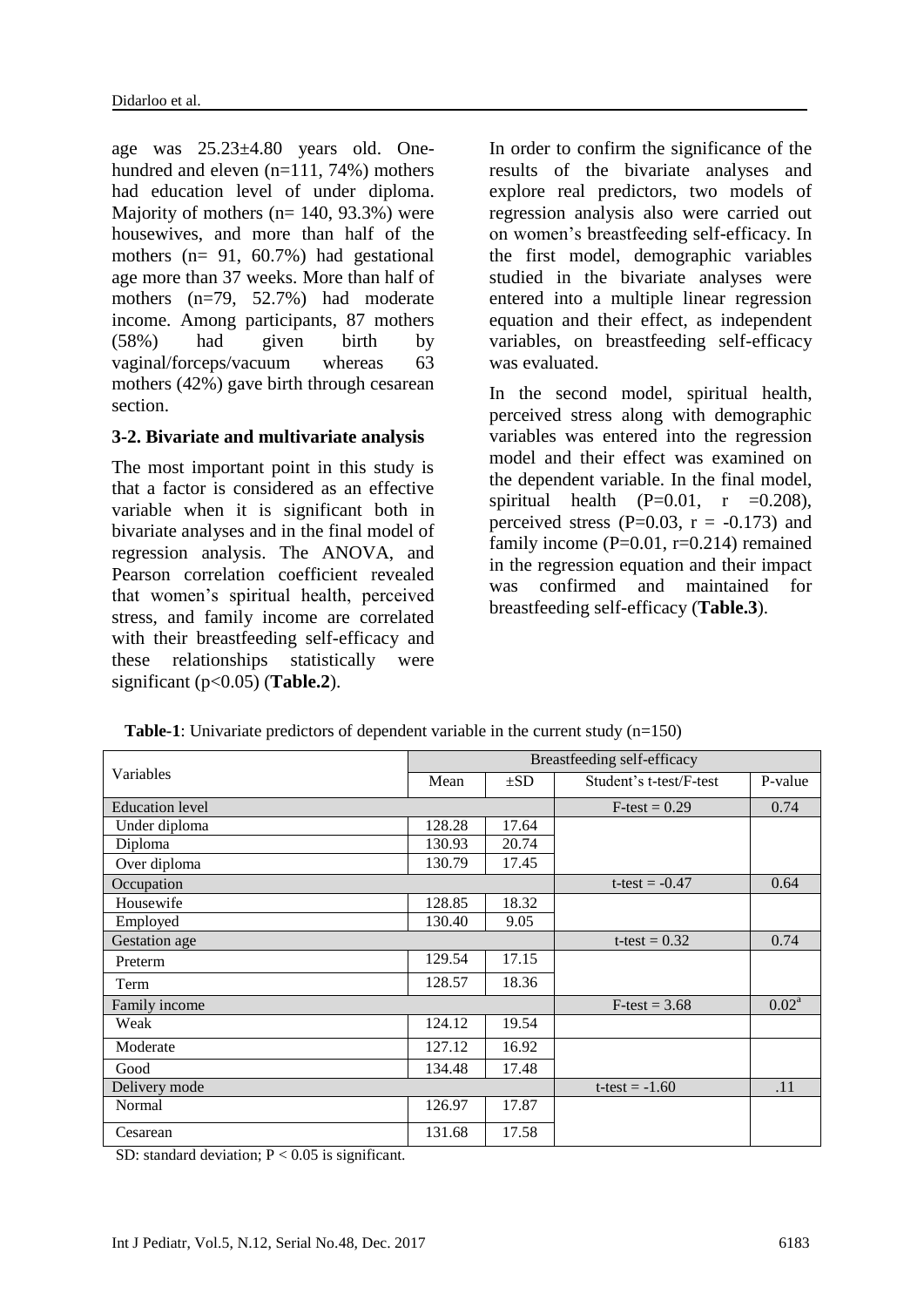| Variables                   | Breastfeeding self-efficacy | Spiritual health | Perceived stress | Age |
|-----------------------------|-----------------------------|------------------|------------------|-----|
| Breastfeeding self-efficacy |                             |                  |                  |     |
| Spiritual health            | 0.178                       |                  |                  |     |
| Perceived stress            | $-0.191$                    | $-0.093$         |                  |     |
| Age                         | $-0.032$                    | $-0.031$         | 0.071            |     |

**Table-2**: Results of correlation matrix between independent variables and dependent variable  $(n=150)$ 

 $P < 0.05$  is significant.

**Table-3**: Results of multiple regression analysis on breastfeeding self-efficacy (n=150)

| Independent variables  | <b>Standardized Coefficients</b> | t-value | P-value           |  |  |  |  |
|------------------------|----------------------------------|---------|-------------------|--|--|--|--|
|                        | <b>B</b> eta                     |         |                   |  |  |  |  |
| Model 1                |                                  |         |                   |  |  |  |  |
| <b>Education</b> level | 0.119                            | $-1.24$ | 0.21              |  |  |  |  |
| Occupation             | 0.039                            | .43     | 0.66              |  |  |  |  |
| Gestation age          | $-0.009$                         | $-.08$  | 0.93              |  |  |  |  |
| Family income          | 0.237                            | 2.73    | $0.007^{\rm b}$   |  |  |  |  |
| Delivery mode          | 0.087                            | .94     | 0.34              |  |  |  |  |
| Age                    | $-0.104$                         | $-1.18$ | 0.23              |  |  |  |  |
| Model 2                |                                  |         |                   |  |  |  |  |
| <b>Education</b> level | 0.143                            | 1.54    | 0.12              |  |  |  |  |
| Occupation             | 0.100                            | 1.14    | 0.25              |  |  |  |  |
| Gestation age          | $-0.020$                         | $-.180$ | 0.85              |  |  |  |  |
| Family income          | 0.214                            | 2.55    | 0.01 <sup>a</sup> |  |  |  |  |
| Delivery mode          | 0.135                            | 1.49    | 0.13              |  |  |  |  |
| Age                    | $-0.096$                         | $-1.12$ | 0.26              |  |  |  |  |
| Spiritual health       | 0.208                            | 2.54    | 0.01 <sup>a</sup> |  |  |  |  |
| Perceived stress       | $-0.173$                         | $-2.18$ | 0.03 <sup>a</sup> |  |  |  |  |

 $\mathbf{a} \, \mathbf{P} < 0.05$ ;  $\mathbf{b} \, \mathbf{P} < 0.01$  is significant.

## **4- DISCUSSION**

 The purpose of this research was to examine association of breastfeeding selfefficacy with spiritual health, and perceived stress among a sample of women with neonates. Perceived selfefficacy, as a psychological factor, plays the main role in improving health performances; so that some previous studies demonstrated the impact of selfefficacy on some health promoting behaviors (31, 32). The findings of the present study revealed that there exists a positive significant association between spiritual health and breastfeeding selfefficacy. It means that women with high spiritual health had high breastfeeding self-efficacy in comparison with ones with

low spirituality. The results of the study conducted by Adegbola et al. showed that spirituality has a determining role on selfefficacy, and it statistically was significant (33). A study by Reicks et al. highlighted that spiritual practice such as prayer can increase self-esteem, self-efficacy, and set goals (34). Study of Konopack and colleagues also showed that spiritual health, through the effect on self-efficacy, causes changes in health behaviors such as physical activity in the elderly (35). Results of these studies were fully consistent with the present study findings. Baldachino believes that health education will not be comprehensive without spirituality and spiritual care education and health care providers will not be able to play their roles properly without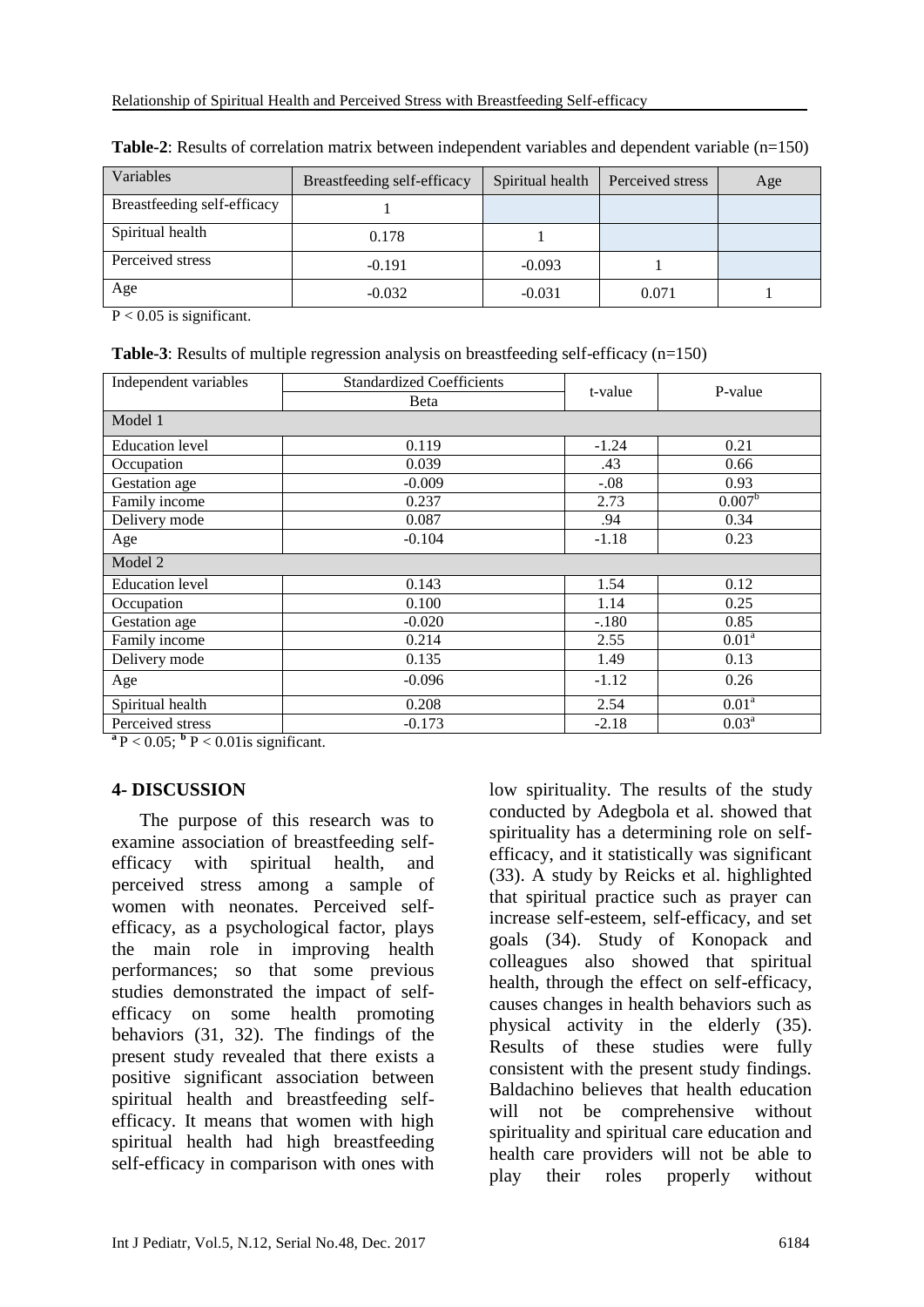understanding these concepts (36). The current study also indicated that women with low stress level had high breastfeeding self-efficacy compared to they experienced high stress level. Indeed, it was observed an inverse significant correlation between mothers' perceived stress and their breastfeeding self-efficacy. As previous studies have documented significant negative correlations between these two variables at one week postpartum (22, 23).

Rondó and Souza believed that stress and tension determine health outcomes especially breastfeeding-related behaviors in postpartum periods (37). In addition, Groer and Davis in their study found that women who had high stress levels during their postpartum period tended to stop exclusive breastfeeding and initiate formulas for their children compared to other mothers (38). Kathryn investigated relationship between mother stress and milk production by mother. The findings of Kathryn study indicated that maternal physical and mental stress can disrupt the reflex of milk discharge from her breast through reducing the release of oxytocin hormone during breastfeeding.

If this happens repeatedly, it can reduce milk production due to incomplete emptying of the breasts at each breastfeeding. It has been also reported that maternal stress is accompanied with the delay onset of lactation during and after childbirth. In such a situation, mothers should receive advice and consultation from health care providers to improve breastfeeding during the first and second weeks after delivery (39). All these studies were in line with this part of our findings. The results of this study showed that no significant relationship was observed between the mean score of breastfeeding self-efficacy and some the demographic variables such as age, educational level, occupational status, gestation age, and delivery mode. The

finding of studies conducted by Hassanpour et al. (2010) (40), Bastani et al. (2009) (41), Katherine (2015) (42), and Charoghchian Khorasani et al. (2017) (9) were consistent with our results. Based on the present survey, subjects' breastfeeding self-efficacy had a positive significant linkage with their income. It seems that when monthly income of groups increases, their self-efficacy of breastfeeding also raises and vice versa. The study of Dennis revealed that there exists a direct, positive and significant between mothers' economic status and their breastfeeding self-efficacy. She confirms that breastfeeding self-efficacy is an important variable to identify for intervention mothers at risk to prematurely discontinue breastfeeding (23). In addition, Blyth et al. (2002) in their research also obtained the same results (43). Yengve and SjoÈstroÈm believe that the economic and social status is one of the important determinants of lactation that should be addressed (44).

Warr et al. in their findings found that money, income, and occupation are as important indicators to influence health performances of individuals (45). Murganovic et al. in their final qualitative research emphasized the importance of poverty and unemployment in causing illhealth and adverse outcomes among people (46). These findings were consistent with this part of our study findings. There were several limitations to this study that make it necessary to interpret the study findings with caution. Firstly, a correlational design is not a strong method for understanding cause and effect relationships between variables. It is necessary to assess and identify these associations by applying stronger epidemiological methods. Secondly, the data of this study were collected using a self-report questionnaire. Participants may have underestimated or overestimated effective factors on breastfeeding. Thirdly, the sample size of this study was small,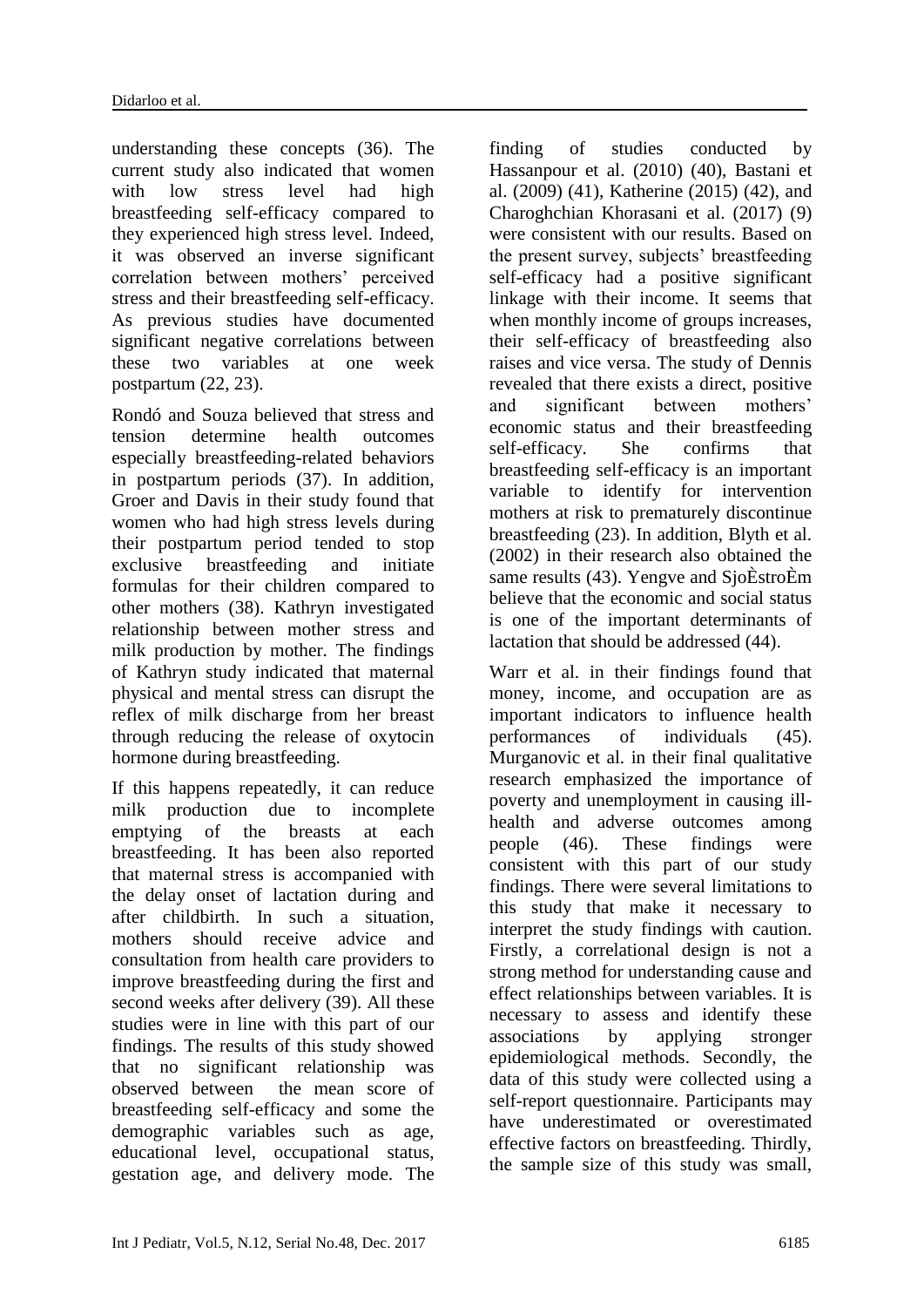and it is recommended that this research has been conducted on the same populations by other researchers using more sample size in other regions. It seems that doing this study for the first time in Iran can be a strong point and its results can contribute health care providers in caring mothers.

## **5- CONCLUSION**

 The current study revealed that factors such as spiritual health, perceived stress, and economic status were associated with breastfeeding self-efficacy. Thus, national public health intervention programmers and caregivers should focus on these variables to improve breastfeeding selfefficacy in mothers.

## **6- CONFLICT OF INTEREST:** None.

## **7- ACKNOWLEDGMENT**

This research work was elicited from a proposal approved by ethics committee of Urmia University of Medical Sciences. Thus, authors would like to thank the mothers and personnel of Motahhari Hospital of Urmia who participated in this study and all the people who kindly helped us in conducting this research.

## **8- REFERENCES**

1. UNICEF. Breastfeeding information in Iran 2007. Available at: http://www.unicef.org/iran/fa/media.html.

2. Hansen K. Breastfeeding: a smart investment in people and in economies. Lancet, 2016; 387,416.

3. Khosravi Anbaran Z, Baghdari N, Sadeghi Sahebzad E, Moradi M, Karimi FZ. Comparing Infant Nutrition in Wanted and Unwanted Pregnancies. Int J Pediatr 2016; 4(12): 4043-50.

4. [Saeidi M,](https://www.scopus.com/authid/detail.uri?authorId=55927110500&eid=2-s2.0-85006924985) [Vakili R,](https://www.scopus.com/authid/detail.uri?authorId=55966390700&eid=2-s2.0-85006924985) [Khakshour A,](https://www.scopus.com/authid/detail.uri?authorId=55550328600&eid=2-s2.0-85006924985)  Taghizade [Moghaddam](https://www.scopus.com/authid/detail.uri?authorId=57192586132&eid=2-s2.0-85006924985) H, [Kiani MA,](https://www.scopus.com/authid/detail.uri?authorId=54683993700&eid=2-s2.0-85006924985) [Zarif B,](https://www.scopus.com/authid/detail.uri?authorId=57192586817&eid=2-s2.0-85006924985) et al. Iron and multivitamin supplements in children and its association with growth rate. [International Journal of Pediatrics.](https://www.scopus.com/sourceid/21100790061?origin=recordpage) 2013;  $1(1):13-17.$ 

5. Mogre V, Dery M, Gaa PK. Knowledge, attitudes and determinants of exclusive breastfeeding practice among Ghanaian rural lactating mothers. Int Breastfeed J. 2016; 11(1):12-20.

6. Khadivzadeh T, Karimi FZ, Tara F, Bagheri S. The Effect of Postpartum Mother– Infant Skin-to-Skin Contact on Exclusive Breastfeeding In neonatal period: A Randomized Controlled Trial. Int J Pediatr 2016; 4(5): 5409-17.

7. Chowdhury ZT, Henderson MA, Watson RR. Breastfeeding and infant health in the Indian subcontinent: problems and solutions. New York: Nutrition in Infancy, Springer; 2013. Pp. 51-66.

8. U. DHHS, Healthy People 2020, Office of Disease Prevention and Health Promotion, 2010.

9. Charoghchian Khorasani E, Peyman N, Esmaily H. Relations between Breast feeding Self-efficacy and Maternal Health Literacy among Pregnant Women. Evidence Based Care Journal, 2017; 6 (4): 18-25.

10. Meedya S, Fahy K, Kable A. Factors that positively influence breastfeeding Duration to 6months: a literature review. Women and Birth, 2010; 23,135–45.

11. de Jager E, Skouteris H, Broadbent J, Amir L, Mellor K. Psychosocial correlates of exclusive breastfeeding: systematic review. Midwifery, 2013; 29, 506–18.

12. Khorshidifard M, Amini M, Dehghani MR, Zaree N, Pishva N, Zarifsanaiey N. Assessment of Breastfeeding Education by Face to Face and Small-Group Education Methods in Mothers' Self-Efficacy in Kazeroun Health Centers in 2015. Women's Health Bull. 2017; 4(3):e41919.

13. Dennis CL. Theoretical underpinnings of breastfeeding confidence: a self-efficacy framework. J Hum Lact. 1999; 15(3):195-201.

14. Ip WY, Yeung LS, Choi KC, Chair SY, Dennis CL. Translation and validation of the Hong Kong Chinese version of the Breast feeding Self-efficacy Scale-short Form. Research in Nursing Health. 2012; 35,450–59.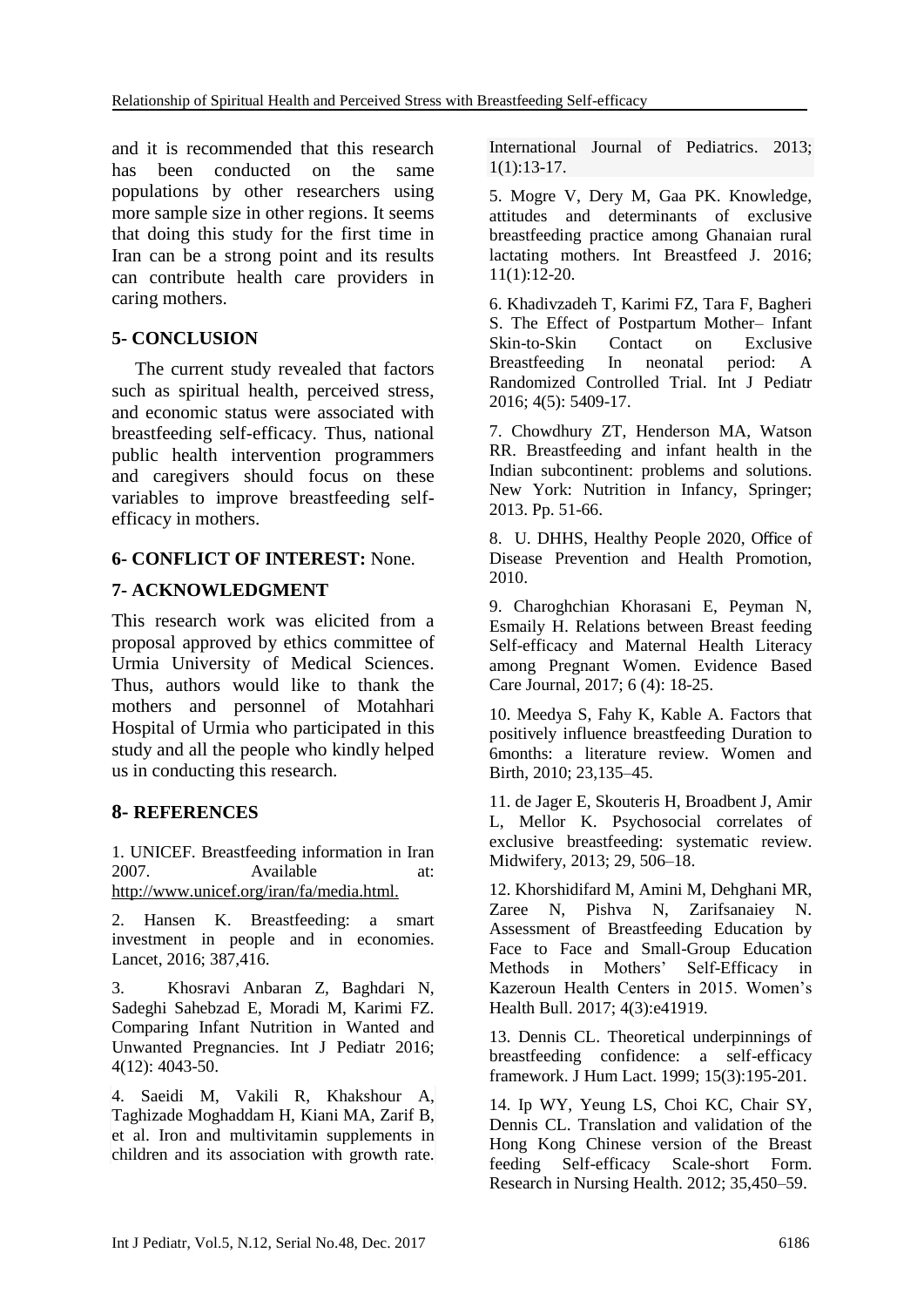15. de Jager E, Broadbent J, Fuller-Tyszkiewicz M, Skouteris H. The role of psychosocial factors in exclusive breastfeeding to six months postpartum. Midwifery. 2014; 30,657–66.

16. Dozier A, Nelson A et al. The Relationship between Life Stress and Breastfeeding Outcomes among Low-Income Mothers Hindawi Publishing Corporation Advances in Preventive Medicine Volume 2012, Article ID 902487, 10 pages doi:10.1155/2012/902487.

17. Cohen S, Janicki-Deverts D. Who's stressed? Distributions of psychological stress in the United States in probability samples from 1983, 2006, and 2009. Journal of Applied Social Psychology.2012; 42(6), 1320–1334. Doi: 10.1111/j.1559-1816.2012.00900.x

18. Karimi FZ, Khadivzadeh T, Saeidi M, Bagheri S. The Effect of Kangaroo Mother Care Immediately after Delivery on Motherinfant Attachment and on Maternal Anxiety about the Baby 3- Months after Delivery: a Randomized Controlled Trial. Int J Pediatr 2016; 4(9): 3561-70.

19. O'Hara MW, McCabe JE. Postpartum depression: Current status and future directions. Annual Review of Clinical Psychology. 2013; 9:379–407.

20. Genna CW. Supporting Sucking Skills in Breastfeeding Infants. Ones and Bartlett Learning, Burlington. 2013

21. Karimi A, Bagheri S, Khadivzadeh T, Mirzaii Najmabadi Kh. The Effect of an Interventional Program, Based on the Theory of Ethology, on Breastfeeding Competence of Infants. Iranian Journal of Neonatology 2014;  $5(3): 10-12.$ 

22. Dennis CL. The breastfeeding self-efficacy scale: psychometric assessment of the short form. Journal of Obstetric, Gynecological, and Neonatal Nursing. 2003; 32 (6), 734-744. Doi: 10.1177/0884217503258459

23. Dennis CL. Identifying predictors of breastfeeding self-efficacy in the immediate postpartum period. Research in Nursing and Health. 2006; 29(4), 256-268.

24. World Health Organization Publication: Year 1991. Issue 9290211407. Chapter 4: The Spiritual Dimension.

25. Sara N, Gian S, Jhangri. Existential and Religious Dimensions of Spirituality and Their Relationship with Health-Related Quality of Life in Chronic Kidney Disease. Clin J Am Soc Nephrol. 2010; 5(11): 1969–1976. doi: 10.2215/CJN.01890310

26. Hasanpoor S, Bani S, Ansari S, Ebrahimi H. Measuring breastfeeding self-efficacy among pregnant women referred to health centers of Ahvaz. Nurs Midwifery J. 2010; 5(19):47-53. (Persian).

27. MomeniGhaleghasemi T, Musarezaie A, Moeini M. Survey of Relationship between spiritual wellbeing with Anxiety and Some Demographic Variables in Patients with Coronary Artery Disease. Research Journal of Health System. 2013; 9(7): 702-11.

28. Soleimani MA, Pahlevan Sharif S, Kelly A, Yaghoobzadeh A, Sharif Nia H, Gorgulu O. Psychometric Properties of the Persian Version of Spiritual Well-Being Scale in Patients with Acute Myocardial Infarction. Journal of Religion and Health. 2016; Pp. 1– 17.

29. Maroufizadeh S, Zareyan A, Sigari N. Psychometric Properties of the 14, 10 and 4 items: Perceived Stress Scale among Asthmatic patients in Iran. PAYESH. 2014; 13(4), p: 457 - 65. (In Persian)

30. Hasanpoor S, Bani S, Ansari S, Ebrahimi H. Measuring breastfeeding self-efficacy among pregnant women referred to health centers of Ahvaz. Nurs Midwifery J. 2010; 5(19):47-53. (In Persian).

31. Didarloo A, Shojaeizadeh D, Gharaaghaji Asl R, Niknami S, Khorami A. Psychosocial correlates of dietary behaviour in type 2 diabetic women, using a behaviour changetheory. J Health Popul Nutr. 2014; 32(2):335-41.

32. Didarloo A, Shojaeizadeh D, Alizadeh M. Impact of educational intervention based on Interactive approaches on beliefs, behavior, and hemoglobin A1C, and quality of life in diabetic women. Int J Prev Med 2016; 7:38- 44.

33. Adegbola M. Spirituality, self-efficacy and quality of life among adults with sickle cell disease. Southern online journal of nursing research. 2011; 11(1):5-11.